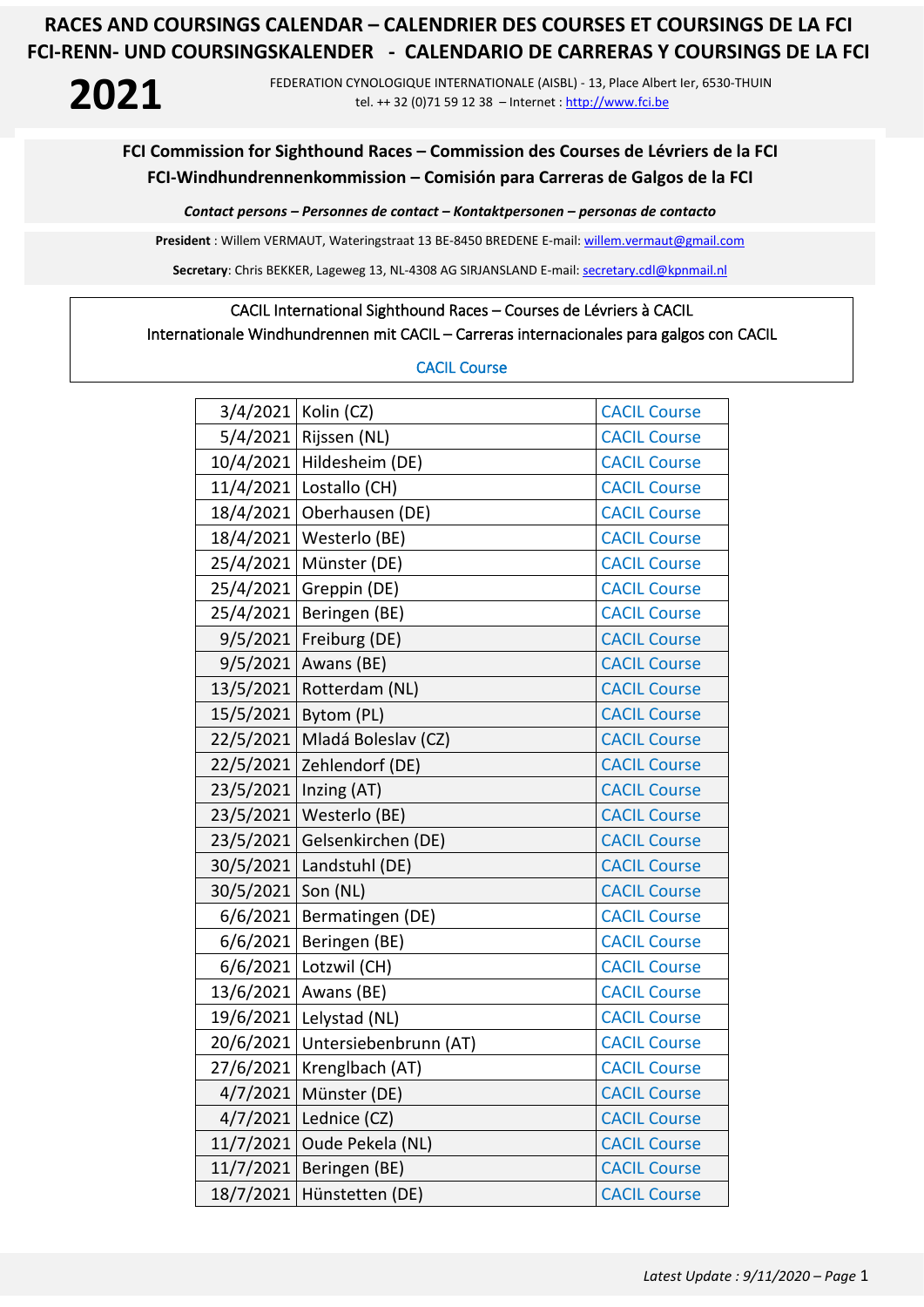

| 18/7/2021  | Rotterdam (NL)                                   | <b>CACIL Course</b> |
|------------|--------------------------------------------------|---------------------|
| 24/7/2021  |                                                  |                     |
| 25/7/2021  | Moscow (RU)                                      | <b>CACIL Course</b> |
| 8/8/2021   | Kleindöttingen (CH)                              | <b>CACIL Course</b> |
| 8/8/2021   | Awans (BE)                                       | <b>CACIL Course</b> |
| 14/8/2021  | Tampere (FI)                                     | <b>CACIL Course</b> |
| 14/8/2021  | Hamburg (DE)                                     | <b>CACIL Course</b> |
| 15/8/2021  | Lostallo (CH)                                    | <b>CACIL Course</b> |
| 15/8/2021  | Son (NL)                                         | <b>CACIL Course</b> |
| 22/8/2021  | Freiburg (DE)                                    | <b>CACIL Course</b> |
| 22/8/2021  | Lednice (CZ)                                     | <b>CACIL Course</b> |
| 28/8/2021  | Rijssen (NL)                                     | <b>CACIL Course</b> |
| 3/9/2021   |                                                  |                     |
| 4/9/2021   | <b>FCI EUROPEAN CHAMPIONSHIP</b><br>Münster (DE) | <b>CACIL Course</b> |
| 5/9/2021   |                                                  |                     |
| 12/9/2021  | Lelystad (NL)                                    | <b>CACIL Course</b> |
| 12/9/2021  | Greppin (DE)                                     | <b>CACIL Course</b> |
| 12/9/2021  | Westerlo (BE)                                    | <b>CACIL Course</b> |
| 18/9/2021  | Bytom (PL)                                       | <b>CACIL Course</b> |
| 19/9/2021  |                                                  |                     |
|            | Krenglbach (AT)                                  | <b>CACIL Course</b> |
| 19/9/2021  | Kleindöttingen (CH)                              | <b>CACIL Course</b> |
| 26/9/2021  | Lostallo (CH)                                    | <b>CACIL Course</b> |
| 26/9/2021  | Gelsenkirchen (DE)                               | <b>CACIL Course</b> |
| 3/10/2021  | Mladá Boleslav (CZ)                              | <b>CACIL Course</b> |
| 10/10/2021 | Rifferswil (CH)                                  | <b>CACIL Course</b> |
| 10/10/2021 | Westerlo (BE)                                    | <b>CACIL Course</b> |
| 31/10/2021 | Oude Pekela (NL)                                 | <b>CACIL Course</b> |
| 31/10/2021 | Beringen (BE)                                    | <b>CACIL Course</b> |
| 7/11/2021  | Awans (BE)                                       | <b>CACIL Course</b> |

|      | <b>FCI WORLD CHAMPIONSHIP</b> |              |
|------|-------------------------------|--------------|
| 2022 | <b>TO BE DECIDED!</b>         | CACIL Course |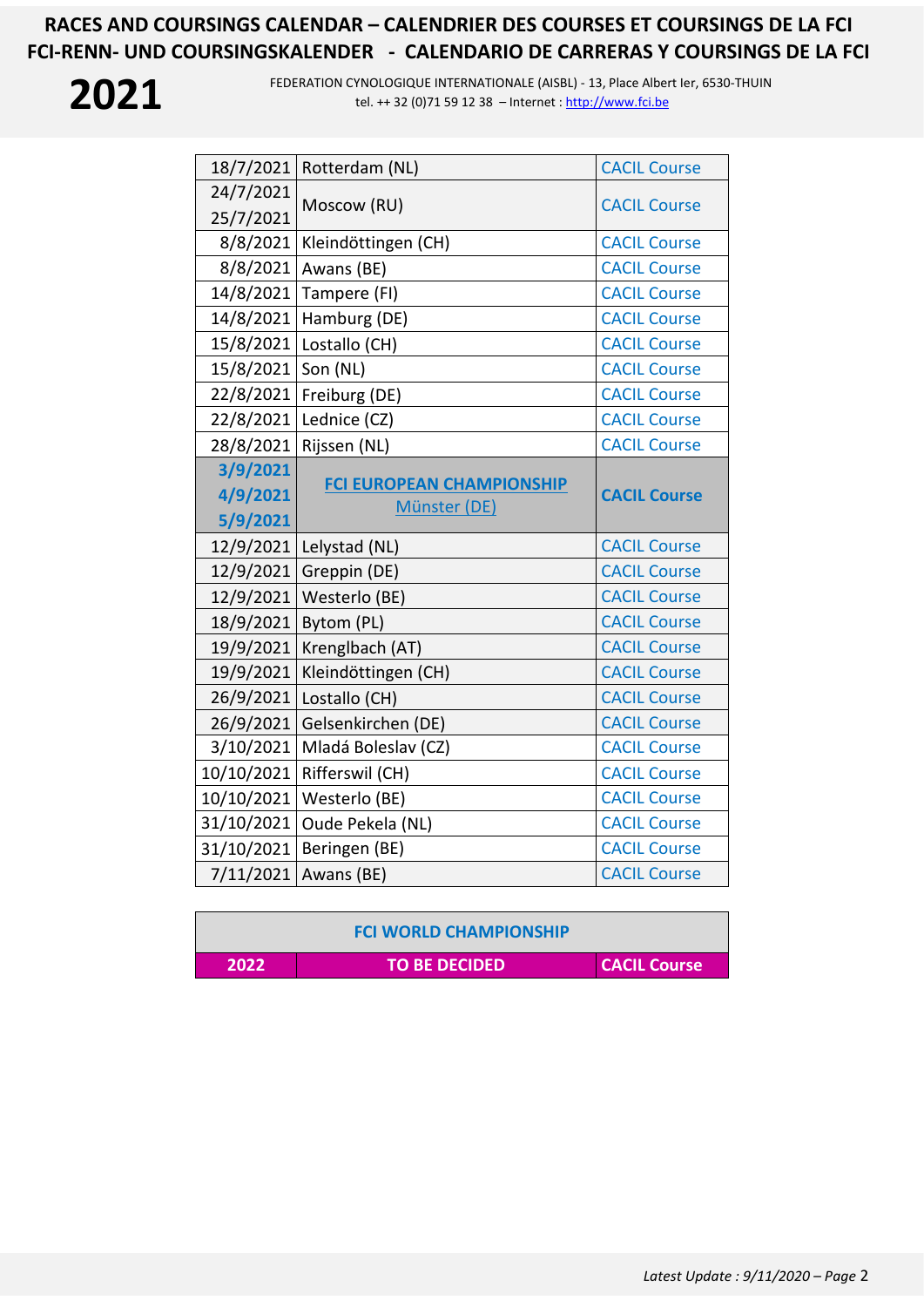**2021**

FEDERATION CYNOLOGIQUE INTERNATIONALE (AISBL) - 13, Place Albert Ier, 6530-THUIN tel. ++ 32 (0)71 59 12 38 – Internet [: http://www.fci.be](http://www.fci.be/)

#### **Epreuves internationales de coursings à CACIL – International CACIL Coursings Internationale Coursings mit CACIL – Coursings internacionales con CACIL CACIL Coursings**

| 16/1/2021              | Stubaital (AT)           | <b>CACIL Coursing</b> |
|------------------------|--------------------------|-----------------------|
| 17/1/2021              |                          |                       |
| 23/1/2021              | Galtur (AT)              | <b>CACIL Coursing</b> |
| 24/1/2021              |                          |                       |
| 14/2/2021              | Nonantola (IT)           | <b>CACIL Coursing</b> |
| 27/2/2021              | Adamov (SK)              | <b>CACIL Coursing</b> |
| 28/2/2021              |                          |                       |
| 6/3/2021               | Akasztó (HU)             | <b>CACIL Coursing</b> |
| 7/3/2021               |                          |                       |
| 7/3/2021               | Lotzwil (CH)             | <b>CACIL Coursing</b> |
| 13/3/2021              | Cakovec (HR)             | <b>CACIL Coursing</b> |
| 13/3/2021              | Medlánky (CZ)            | <b>CACIL Coursing</b> |
| 14/3/2021              |                          |                       |
| 13/3/2021<br>14/3/2021 | Perpignan (FR)           | <b>CACIL Coursing</b> |
| 13/3/2021              |                          | <b>CACIL Coursing</b> |
| 14/3/2021              | Gerbevillers (FR)        |                       |
| 13/3/2021              |                          |                       |
| 14/3/2021              | Spitzerberg (AT)         | <b>CACIL Coursing</b> |
| 14/3/2021              | Cavriana (IT)            | <b>CACIL Coursing</b> |
| 20/3/2021              |                          | <b>CACIL Coursing</b> |
| 21/3/2021              | Tápiószentmárton (HU)    |                       |
| 20/3/2021              | Dolsko, Ljubljana (SL)   | <b>CACIL Coursing</b> |
| 21/3/2021              |                          |                       |
| 21/3/2021              | Rifferswil (CH)          | <b>CACIL Coursing</b> |
| 27/3/2021              | Vysočany u Hrušovan (CZ) | <b>CACIL Coursing</b> |
| 28/3/2021              |                          |                       |
| 27/3/2021              | Zilina (SK)              | <b>CACIL Coursing</b> |
| 28/3/2021              |                          |                       |
| 27/3/2021              | Bytom (PL)               | <b>CACIL Coursing</b> |
| 28/3/2021              |                          |                       |
| 3/4/2021               | Werkendam (NL)           | <b>CACIL Coursing</b> |
| 4/4/2021               |                          |                       |
| 3/4/2021               | Hoope (DE)               | <b>CACIL Coursing</b> |
| 4/4/2021               |                          |                       |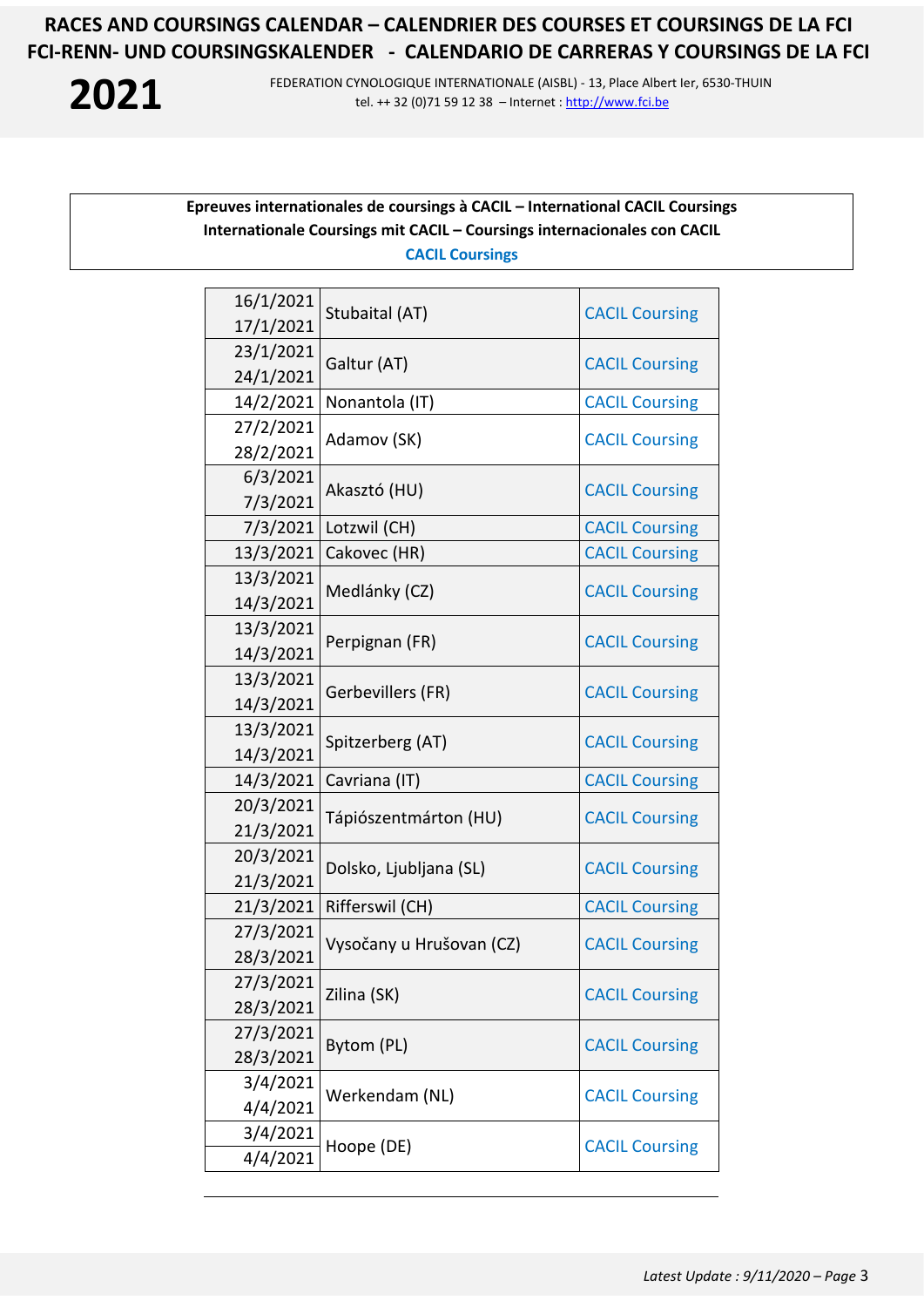# **2021**

| 4/4/2021  | Laferte sur Amance(FR)           | <b>CACIL Coursing</b> |
|-----------|----------------------------------|-----------------------|
| 5/4/2021  |                                  |                       |
| 10/4/2021 | Rougé (FR)                       | <b>CACIL Coursing</b> |
| 11/4/2021 |                                  |                       |
| 11/4/2021 | Volkmarsen (DE)                  | <b>CACIL Coursing</b> |
| 17/4/2021 | Hünstetten (DE)                  | <b>CACIL Coursing</b> |
| 18/4/2021 |                                  |                       |
| 24/4/2021 | Oslo (NO)                        | <b>CACIL Coursing</b> |
| 25/4/2021 |                                  |                       |
| 25/4/2021 | Belfort (FR)                     | <b>CACIL Coursing</b> |
| 30/4/2021 | <b>FCI EUROPEAN CHAMPIONSHIP</b> |                       |
| 1/5/2021  | Tápiószentmárton (HU)            | <b>CACIL Coursing</b> |
| 2/5/2021  |                                  |                       |
| 15/5/2021 | Axel (NL)                        | <b>CACIL Coursing</b> |
| 16/5/2021 |                                  |                       |
| 15/5/2021 | Agonges (FR)                     | <b>CACIL Coursing</b> |
| 16/5/2021 |                                  |                       |
| 15/5/2021 | Radnice (CZ)                     | <b>CACIL Coursing</b> |
| 16/5/2021 |                                  |                       |
| 22/5/2021 | Nørresundby (DK)                 | <b>CACIL Coursing</b> |
| 23/5/2021 |                                  |                       |
| 22/5/2021 | Warszawa (PL)                    | <b>CACIL Coursing</b> |
| 23/5/2021 |                                  |                       |
| 22/5/2021 | Lorcé (BE)                       | <b>CACIL Coursing</b> |
| 23/5/2021 |                                  |                       |
| 23/5/2021 | Harjumaa (EE)                    | <b>CACIL Coursing</b> |
| 24/5/2021 | Aarau (CH)                       | <b>CACIL Coursing</b> |
| 6/6/2021  | Jaunolaine (LV)                  | <b>CACIL Coursing</b> |
| 12/6/2021 | Oude Pekela (NL)                 | <b>CACIL Coursing</b> |
| 19/6/2021 | Gesves (BE)                      | <b>CACIL Coursing</b> |
| 20/6/2021 |                                  |                       |
| 19/6/2021 | Jyväskylä (FI)                   | <b>CACIL Coursing</b> |
| 20/6/2021 |                                  |                       |
| 19/6/2021 | Poznan (PL)                      | <b>CACIL Coursing</b> |
| 20/6/2021 |                                  |                       |
| 26/6/2021 | Spaarndam (NL)                   | <b>CACIL Coursing</b> |
| 26/6/2021 | Rostock (DE)                     | <b>CACIL Coursing</b> |
| 26/6/2021 | Chardonnay (FR)                  | <b>CACIL Coursing</b> |
| 27/6/2021 |                                  |                       |
| 27/6/2021 | Harjumaa (EE)                    | <b>CACIL Coursing</b> |
| 10/7/2021 | Tampere (FI)                     | <b>CACIL Coursing</b> |
| 11/7/2021 |                                  |                       |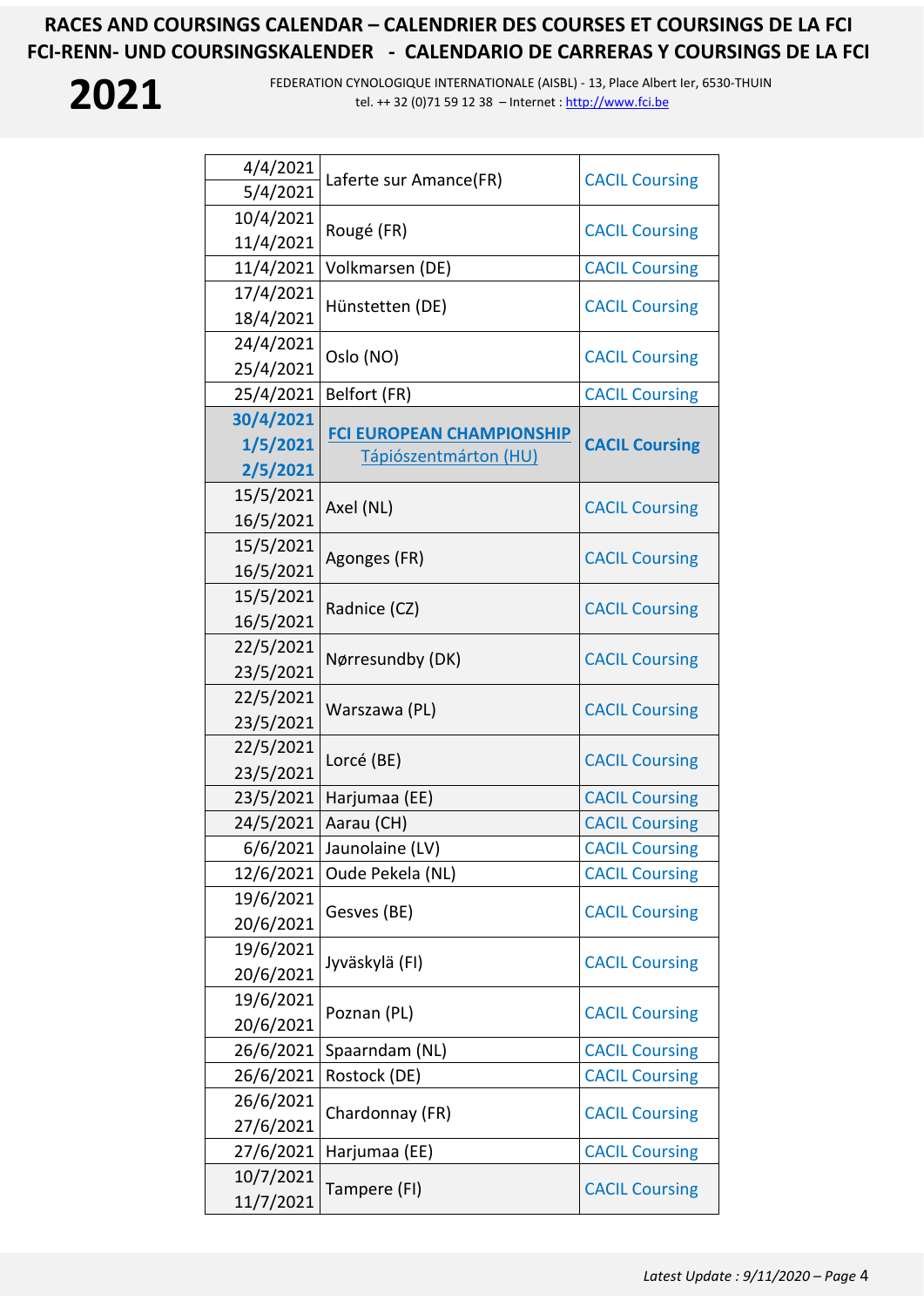

| 17/7/2021 | Geel (BE)                 | <b>CACIL Coursing</b> |
|-----------|---------------------------|-----------------------|
| 18/7/2021 |                           |                       |
| 18/7/2021 | Ostschweiz (CH)           | <b>CACIL Coursing</b> |
| 18/7/2021 | Harjumaa (EE)             | <b>CACIL Coursing</b> |
| 24/7/2021 | Raiskums (LV)             | <b>CACIL Coursing</b> |
| 24/7/2021 |                           |                       |
| 25/7/2021 | Bratislava (SK)           | <b>CACIL Coursing</b> |
| 31/7/2021 |                           |                       |
| 1/8/2021  | Großenaspe (DE)           | <b>CACIL Coursing</b> |
| 2/8/2021  |                           | <b>CACIL Coursing</b> |
| 3/8/2021  | Katrineholm (SE)          |                       |
| 21/8/2021 |                           |                       |
| 22/8/2021 | Märsta (SE)               | <b>CACIL Coursing</b> |
| 21/8/2021 |                           |                       |
| 22/8/2021 | Leek (NL)                 | <b>CACIL Coursing</b> |
| 21/8/2021 |                           | <b>CACIL Coursing</b> |
| 22/8/2021 | Moscow (RU)               |                       |
| 22/8/2021 | Lotzwil (CH)              | <b>CACIL Coursing</b> |
| 28/8/2021 | Gölsdorf (DE)             | <b>CACIL Coursing</b> |
| 28/8/2021 | Rujiena (LV)              | <b>CACIL Coursing</b> |
| 28/8/2021 |                           |                       |
| 29/8/2021 | Chojnice/Swornegacie (PL) | <b>CACIL Coursing</b> |
| 29/8/2021 | Pärnumaa (EE)             | <b>CACIL Coursing</b> |
| 11/9/2021 | Gdynia (PL)               | <b>CACIL Coursing</b> |
| 11/9/2021 |                           |                       |
| 12/9/2021 | Galanta (SK)              | <b>CACIL Coursing</b> |
| 11/9/2021 |                           |                       |
| 12/9/2021 | Galtur (AT)               | <b>CACIL Coursing</b> |
| 11/9/2021 | Laferte sur Amance (FR)   | <b>CACIL Coursing</b> |
| 12/9/2021 |                           |                       |
| 11/9/2021 | Erbusco (IT)              |                       |
| 12/9/2021 |                           | <b>CACIL Coursing</b> |
| 18/9/2021 | Kiev (UA)                 | <b>CACIL Coursing</b> |
| 18/9/2021 | Vilniaus (LT)             |                       |
| 19/9/2021 |                           | <b>CACIL Coursing</b> |
| 18/9/2021 | Lórév (HU)                | <b>CACIL Coursing</b> |
| 19/9/2021 |                           |                       |
| 18/9/2021 | Vysočany u Hrušovan (CZ)  | <b>CACIL Coursing</b> |
| 19/9/2021 |                           |                       |
| 19/9/2021 | Dolsko, Ljubljana (SL)    | <b>CACIL Coursing</b> |
| 25/9/2021 |                           |                       |
| 26/9/2021 | Tuomarinkartano (FI)      | <b>CACIL Coursing</b> |